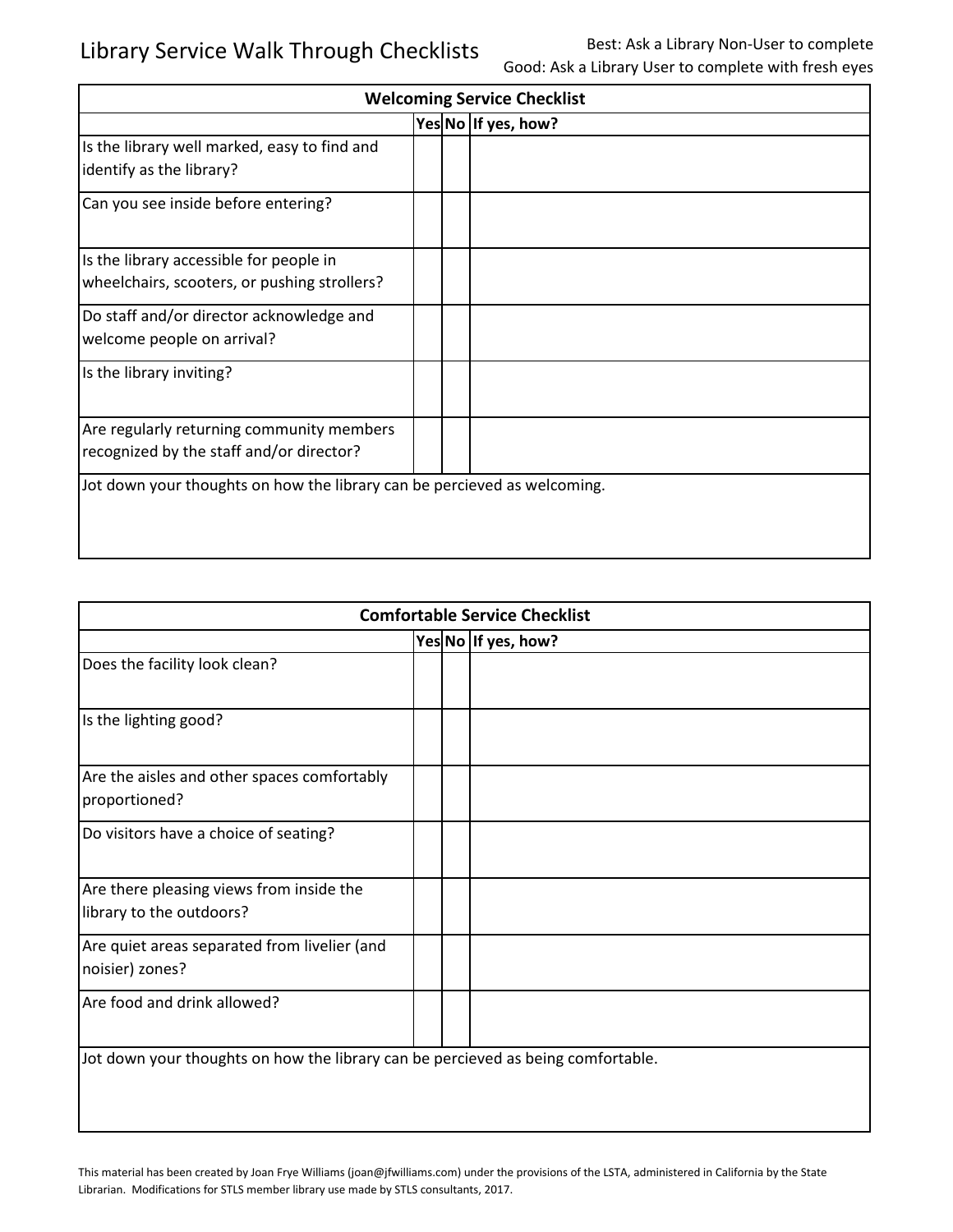| <b>Easy to Navigate Service Checklist</b>                                                                                     |  |  |                     |
|-------------------------------------------------------------------------------------------------------------------------------|--|--|---------------------|
|                                                                                                                               |  |  | Yes No If yes, how? |
| Is the library and its services set up to be<br>simple on the surface?                                                        |  |  |                     |
| Is it easy for library users to figure out how or<br>where to get started?                                                    |  |  |                     |
| Is it easy to identify library staff and/or the<br>director?                                                                  |  |  |                     |
| Do staff and/or director seem to be<br>knowledgeable about the materials, services,<br>and programs available in the library? |  |  |                     |
| Are the materials and services easy to see, get<br>to, and use?                                                               |  |  |                     |
| Does the library feel uncluttered?                                                                                            |  |  |                     |
| Jot down your thoughts on how the library can be percieved as being easy to navigate.                                         |  |  |                     |

| <b>Efficient Service Checklist</b>                                             |  |  |                     |  |
|--------------------------------------------------------------------------------|--|--|---------------------|--|
|                                                                                |  |  | Yes No If yes, how? |  |
| Are customers allowed to help themselves                                       |  |  |                     |  |
| rather than "go through" staff and/or director                                 |  |  |                     |  |
| to get materials and services?                                                 |  |  |                     |  |
| Does the library support digital library services                              |  |  |                     |  |
| with links online, assistance in person, and self-                             |  |  |                     |  |
| guiding printed resources?                                                     |  |  |                     |  |
| Is there minimal waiting for assistance and                                    |  |  |                     |  |
| service?                                                                       |  |  |                     |  |
| Jot down your thoughts on how the library can be percieved as being efficient. |  |  |                     |  |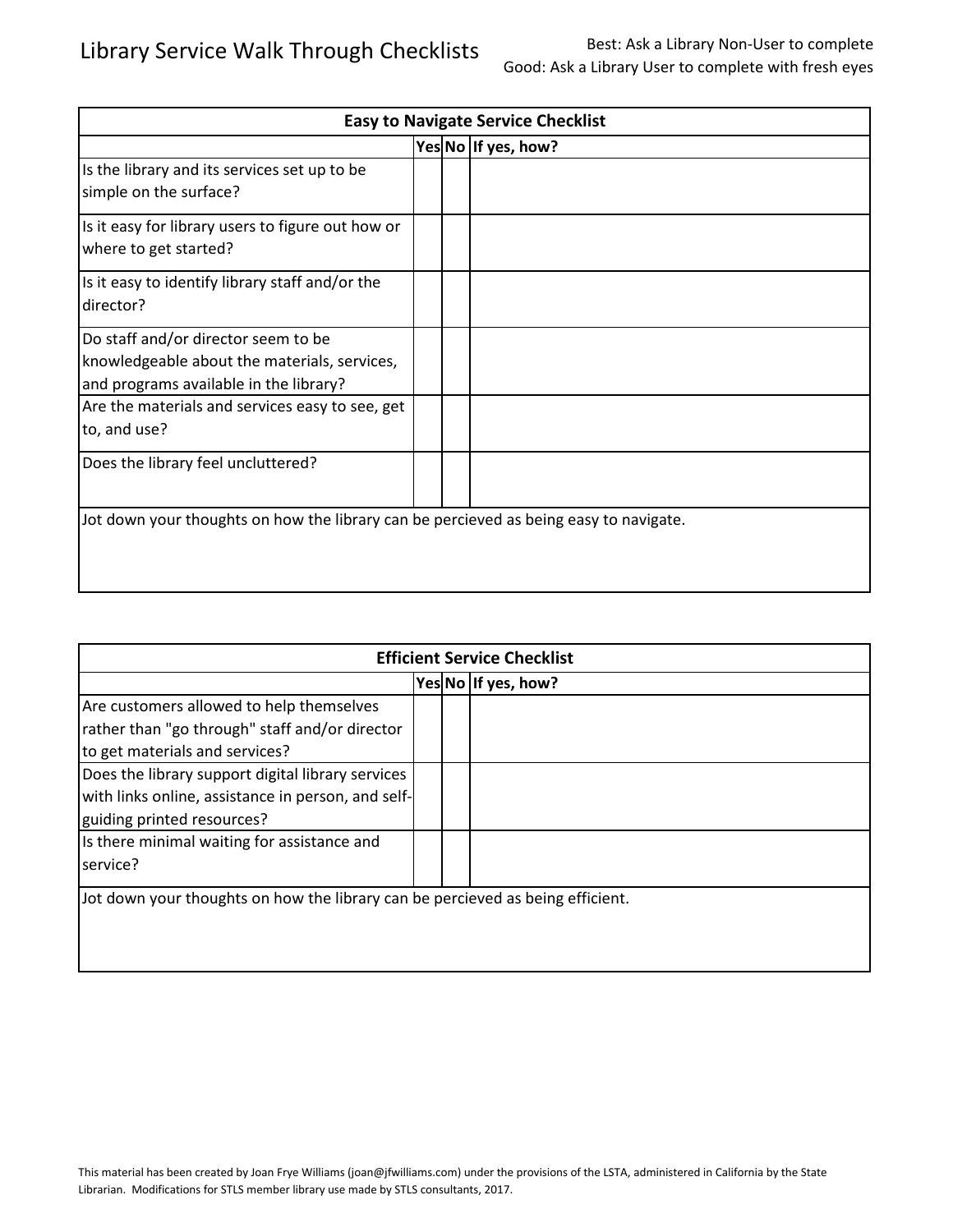| <b>Up-to-Date Service Checklist</b>                                                                                                                                 |  |  |                     |
|---------------------------------------------------------------------------------------------------------------------------------------------------------------------|--|--|---------------------|
|                                                                                                                                                                     |  |  | Yes No If yes, how? |
| Does the exterior (or what you can see from<br>the outside) of the library change from time to<br>time?                                                             |  |  |                     |
| Do the computers and other technology in the<br>library look up-to-date?                                                                                            |  |  |                     |
| Do staff and/or director seem to be<br>knowledgeable about the technology they<br>use?                                                                              |  |  |                     |
| When visitors to the library bring their own<br>devices or want to use a library provided<br>device or computer, do staff and/or director<br>know how to help them? |  |  |                     |
| Is the décor in the library up-to-date?                                                                                                                             |  |  |                     |
| Does the library project a consistent brand<br>and/or image?                                                                                                        |  |  |                     |
| Jot down your thoughts on how the library can be percieved as being up-to-date.                                                                                     |  |  |                     |

| <b>Convenient Service Checklist</b>                                                                     |  |  |                     |
|---------------------------------------------------------------------------------------------------------|--|--|---------------------|
|                                                                                                         |  |  | Yes No If yes, how? |
| Are the hours of operation reasonably<br>consistent from day to day?                                    |  |  |                     |
| Is the library located near other community<br>resources likely to interest visitors to the<br>library? |  |  |                     |
| Does the library accommodate visitors who<br>want to use their own devices?                             |  |  |                     |
| Does the library accept credit and debit cards<br>for payment of fees and fines?                        |  |  |                     |
| Jot down your thoughts on how the library can be percieved as being convenient.                         |  |  |                     |